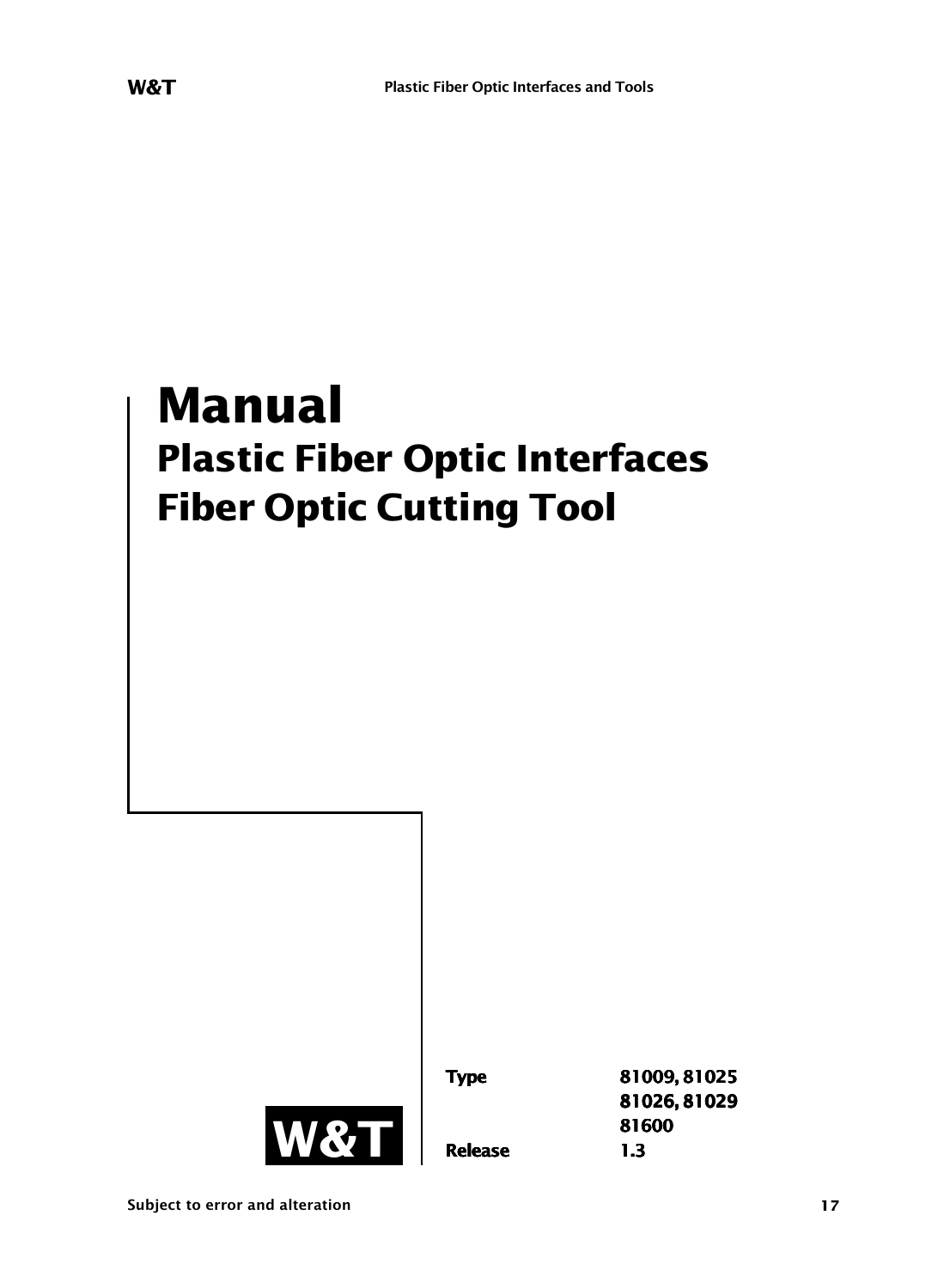**© 09/2007 by Wiesemann & Theis GmbH**

**Subject to errors and changes:**

**Since we can make mistakes, none of our statements should be used without checking. Please let us know of any mistakes or misunderstandings you are aware of, so that we can recognize and eliminate them quickly.**

**Perform work on and with W&T products only as described here and only if you have read and understood the manual fully. Unauthorized use can result in hazards. We are not liable for the consequences of unauthorized use. When in doubt, check with us or consult you dealer!**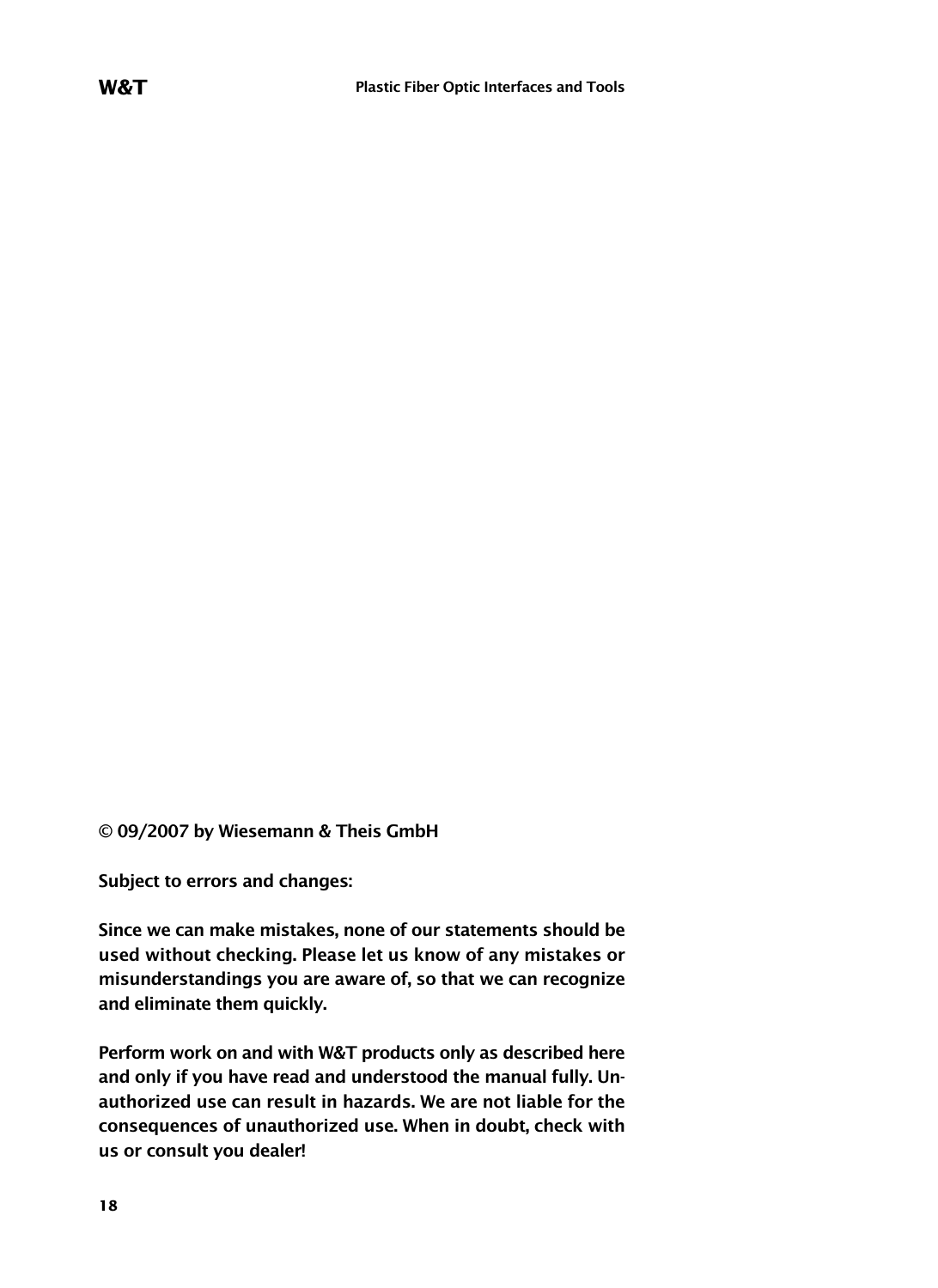**Wiesemann & Theis offers an entire family of compact selfpowered fiber optic interfaces that allows you to convert RS232 serial ports into an optical port for connecting POF cable.**

**This interface family is described on the following pages along with the corresponding technical data and including connection examples.**

**For up-to-date information on new developments, see our Internet site at http://www.wut.de or check the e-mail short notices at the W&T Interface Club, which you can also subscribe to from the W&T Homepage.**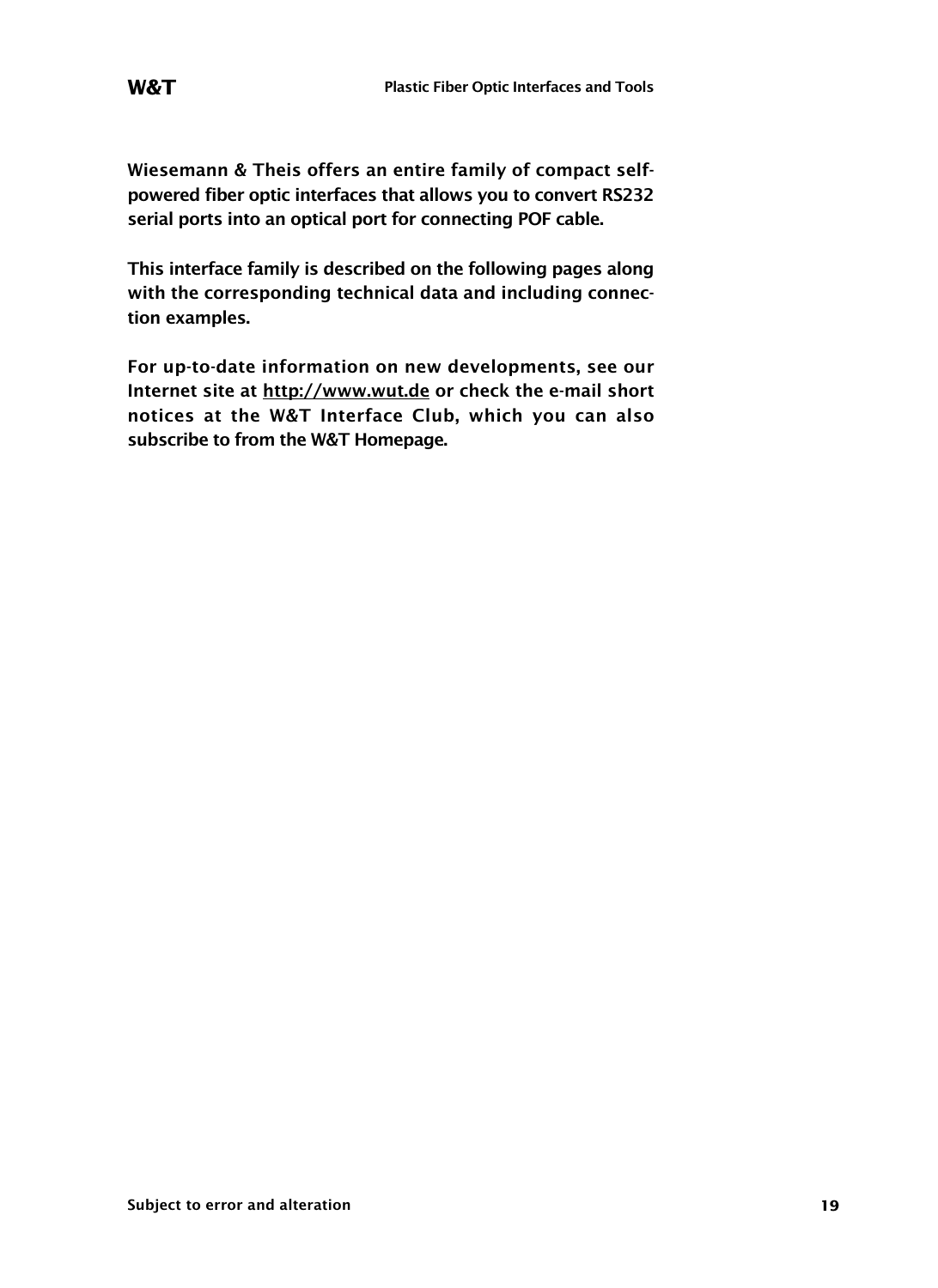## **Index**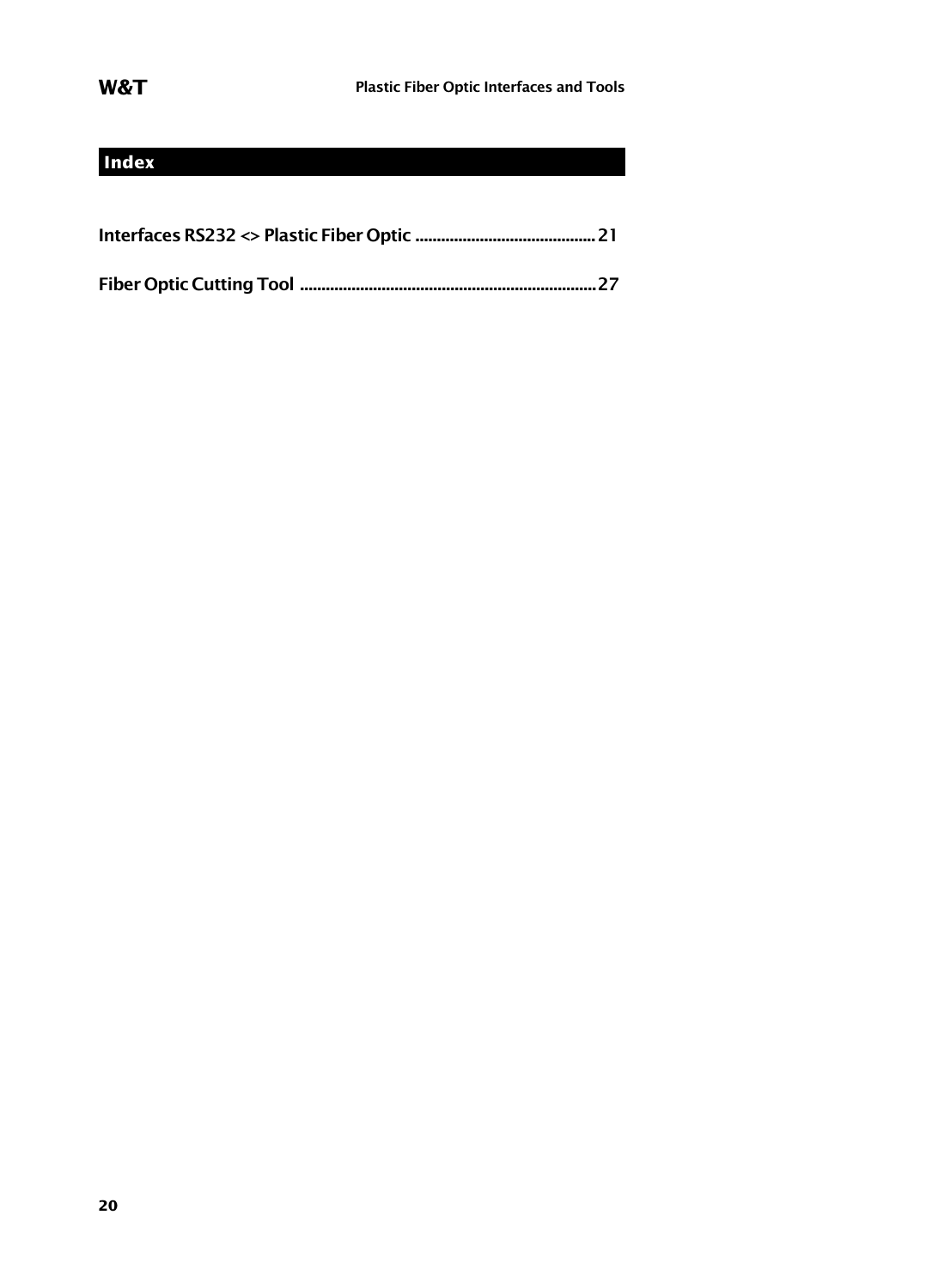### **Interface RS232 <> Plastic Fiber Optic**

**The W&T Plastic Fiber Optic Interfaces, type 81009, 81025, 81026 and 81029 permit bi-directional transmission of RS232 signals by the means of duplex plastic fiber optic cable.**

#### **Function**

**The Interfaces support one data line in each direction and transmit data over a distance of max. 100 meters (dependent on the model of the interface convertor).**

**The transmission medium is standard duplex plastic fiber optic cable, which is inexpensive and extremely easy to work with and install. The use of fiber optic as a transmission medium ensures perfect galvanic isolation between the connected devices and clean transmission even in noise-prone environments.**

**The interfaces convert both of the data lines, while the optional handshake lines can be used to carry additional supply voltage for the interface. The converter uses jumper resistors between RTS and CTS as well as DTR and DSR for enabling the connected interface, so that as a rule no additional jumpers are required in the connector.**

#### **Power supply**

**The W&T Fiber Optic Interfaces sources its supply voltage from the connected RS232 lines, and does not require any additional external power supply. Getting sufficient power to the Interfaces requires that the data lines as well as the handshake lines be connected.**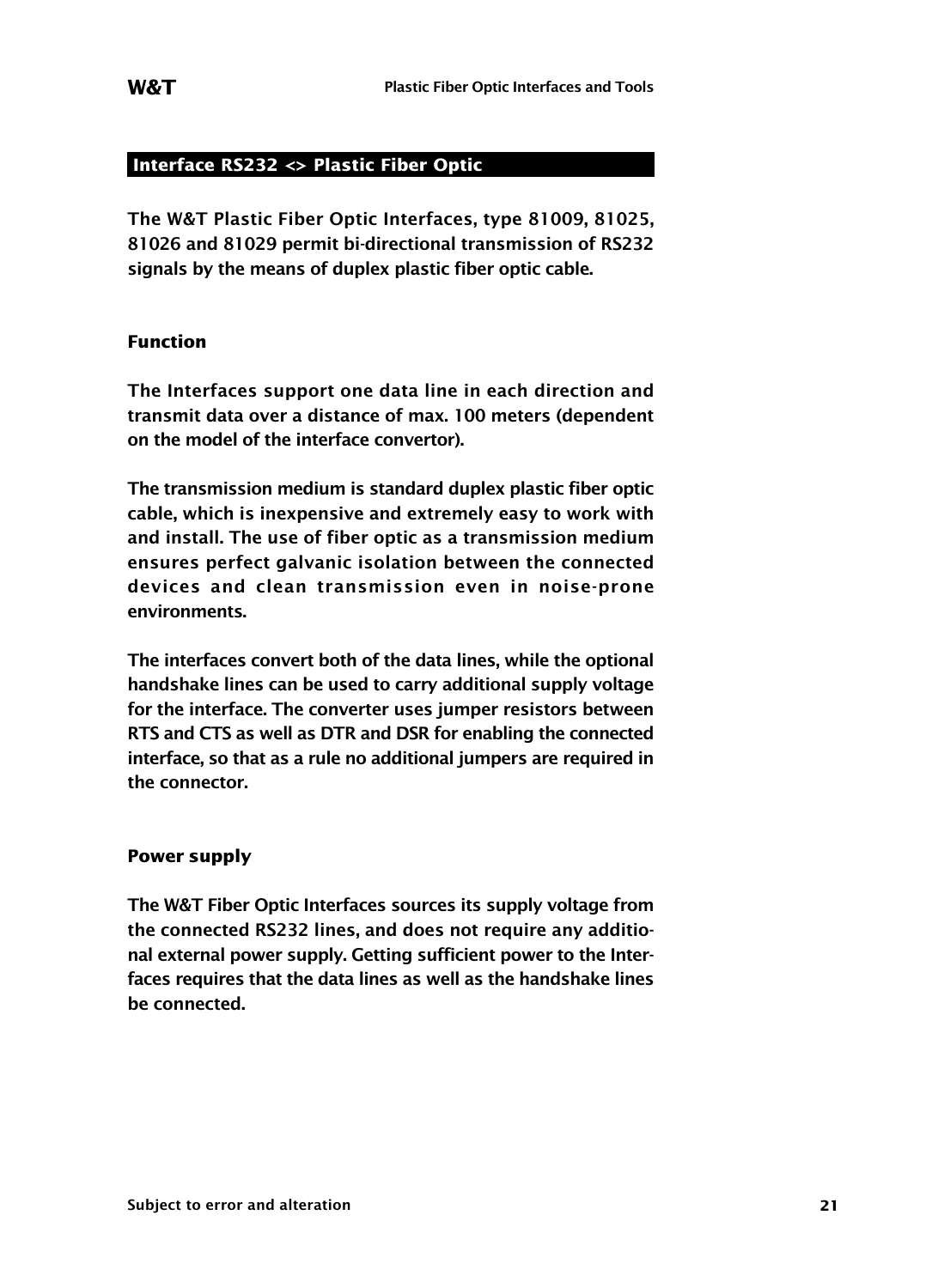#### **Notes for use of the fiber optic interfaces**

**All specifications for maximum transmission parameters refer to operation of the interfaces on serial ports equipped with type MC1488 RS232 drivers and at a voltage of ±12V. The specifications also presume that the handshake lines of the interface are enabled.**

**If the interfaces are supplied only from the data lines, and when operating on low-efficiency RS232 ports you must take into account limitations with respect to maximum transmission length, baud rate and temperature range.**

**Since maintaining of all three parameters is a direct function of the construction of the RS232 port and a solid power supply for the ports, and these parameters have a mutual effect, it is not possible to suggest specific values.**

**Practice has shown that for RS232 ports equipped with MAX232-compatible IC's (presently the standard configuration of RS232 ports), no operating restrictions exist as long as the handshake lines on the port are enabled.**

**Laptop ports with low output levels are however only in exceptional cases able to provide the fiber optic interfaces with sufficient power. For short distances, however (up to max. 20 meters), there is a special power-saving version 81029, which can be purchased for such applications.**

**When there are power supply problems, it is always however possible to supply the interface converter externally through its handshake inputs with a voltage of up to 9V, or to use fiber optic interfaces with their own power supply (such as our model 81201).**

**The specified minimum distance of 5 meters for the 81009 Interface only applies if the Interface is operated on an RS232 port with high output levels. If under these conditions a short cable length is required, a model 81029 may also be used.**



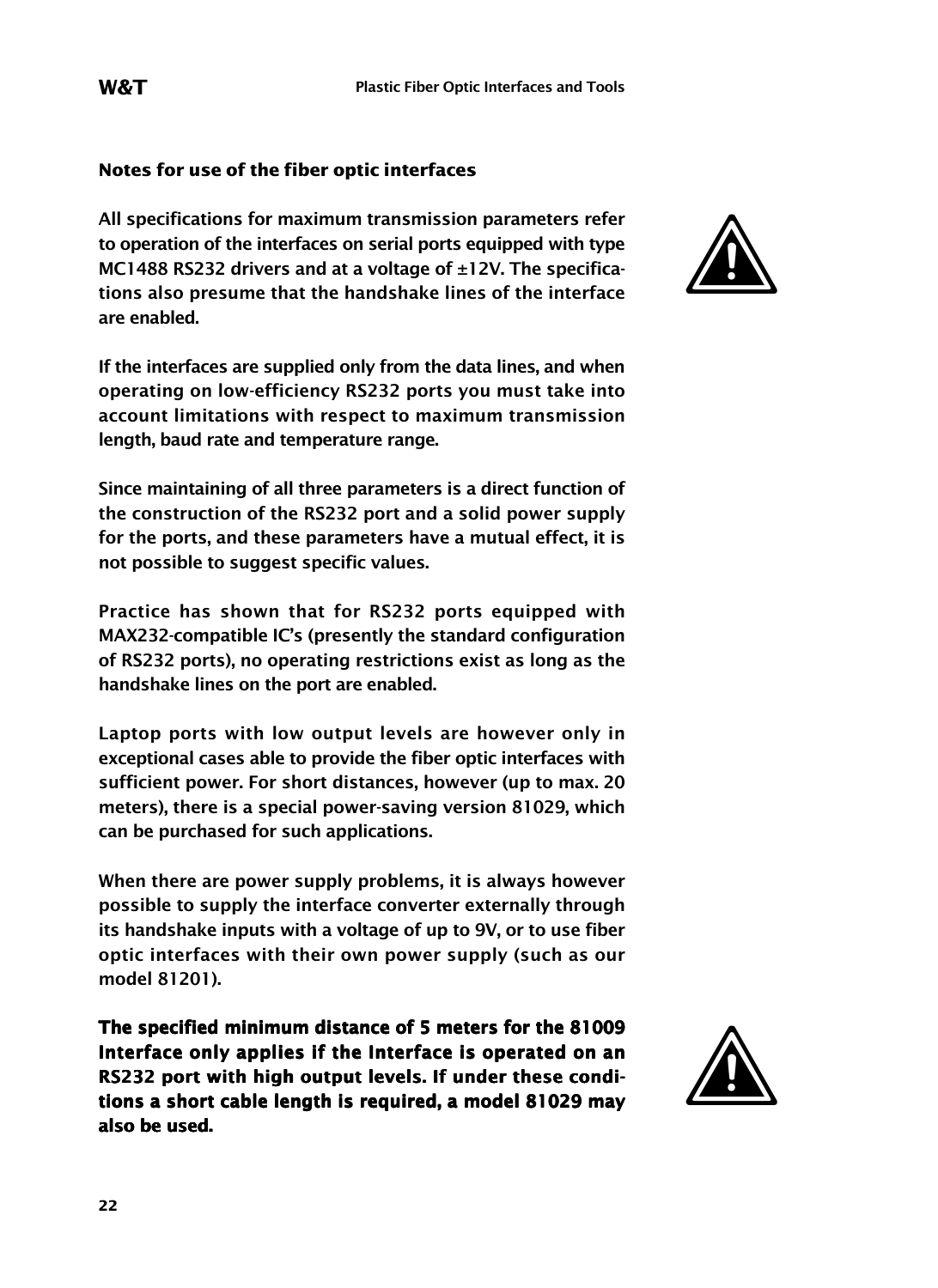### **Pinout and connectors**

**The fiber optic connection for the interface is configured as a self-locking coupling for duplex plastic fiber optic, with the RS232 interface formatted as DB9/DB25 connector. Refer to the following table for connector pin assignments:**

**Pinout RS232 <> POF interface, model 81009 and 81029**

| pin            | function      |
|----------------|---------------|
| $\overline{2}$ | data out      |
| 3              | data in       |
| 4              | con. to pin 6 |
| 5              | signal GND    |
| 6              | con. to pin 4 |
| 7              | con. to pin 8 |
| 8              | con. to pin 7 |

#### **Pinout RS232 <> POF interface, model 81025**

| pin            | function       |
|----------------|----------------|
| $\overline{2}$ | data in        |
| 3              | data out       |
| 4              | con. to pin 5  |
| 5              | con. to pin 4  |
| 6              | con. to pin 20 |
| 7              | signal GND     |
| 20             | con. to pin 6  |

**Pinout RS232 <> POF interface, model 81026**

|                | pin function   |
|----------------|----------------|
| $\overline{2}$ | data out       |
| 3              | data in        |
| 4              | con. to pin 5  |
| 5              | con. to pin 4  |
| 6              | con. to pin 20 |
| 7              | signal GND     |
|                | con. to pin 6  |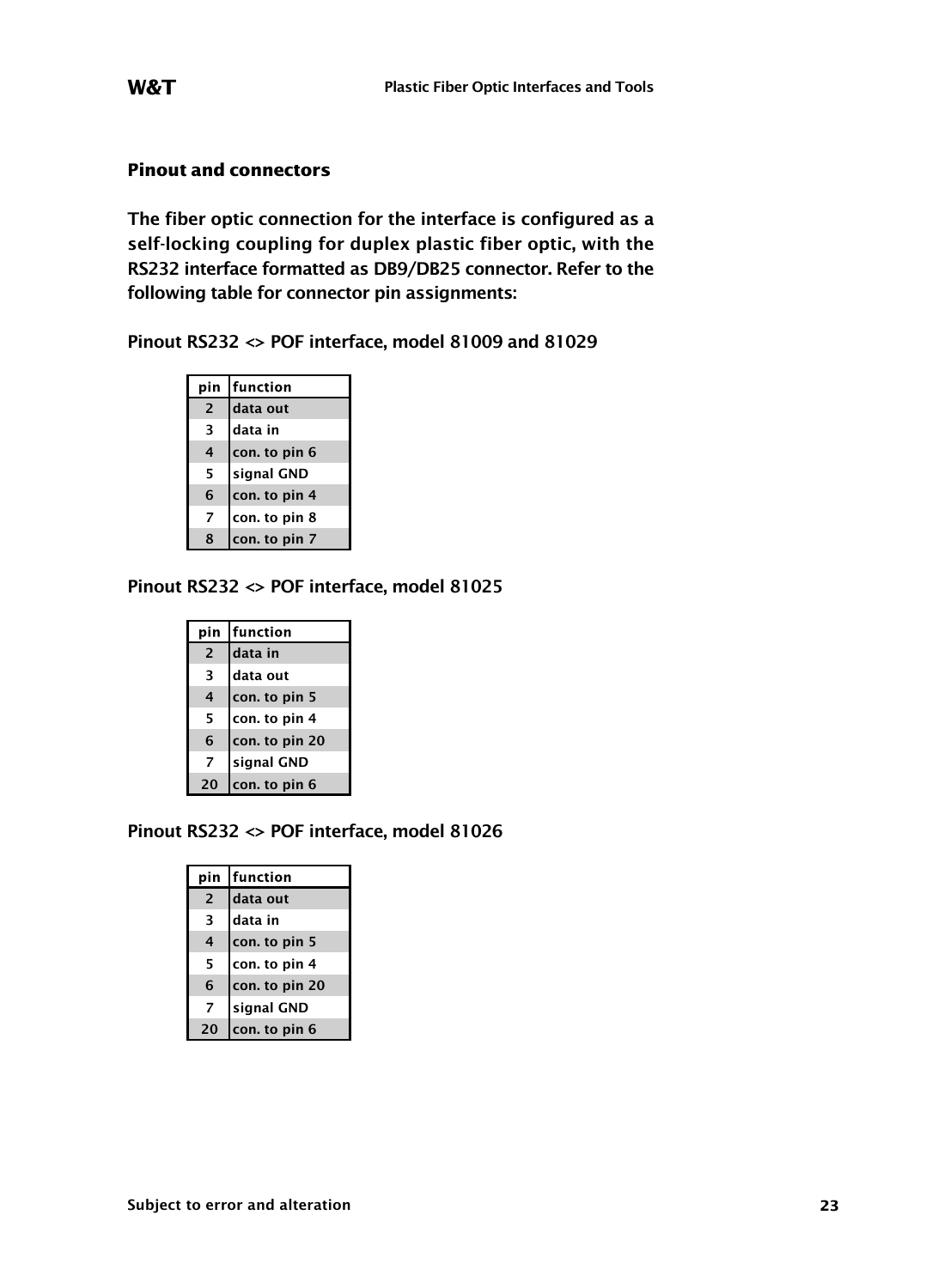#### **Assembly**

**Connecting the plastic fiber optic cable to the W&T Fiber Optic Interfaces requires no special tools:**

- **• Trim the fiber optic cable to the desired length using a sharp knife and separate the individual duplex conductors back from the cut point to a distance of around 2 cm.**
- **• Pull the locking levers on the fiber optic female connector back towards the module along the upper side of the coupling. At the same time insert the separated end of the fiber optic duplex line into the fiber optic coupling female.**
- **• Releasing the locking levers locks the fiber optic into the coupling.**
- **• To release, pull the two locking levers on the top of the coupling towards the module, and pull the fiber optic cable out of the female.**

**The arrows on the top side of the coupling show the location of the emitter and receiver lines.**



**Please note that when connecting two fiber optic components, the emitter of the first must always be connected to the receiver channel of the second component.**

**A visible red light beam is always sent along with data, so that the sending line can always be easily identified.**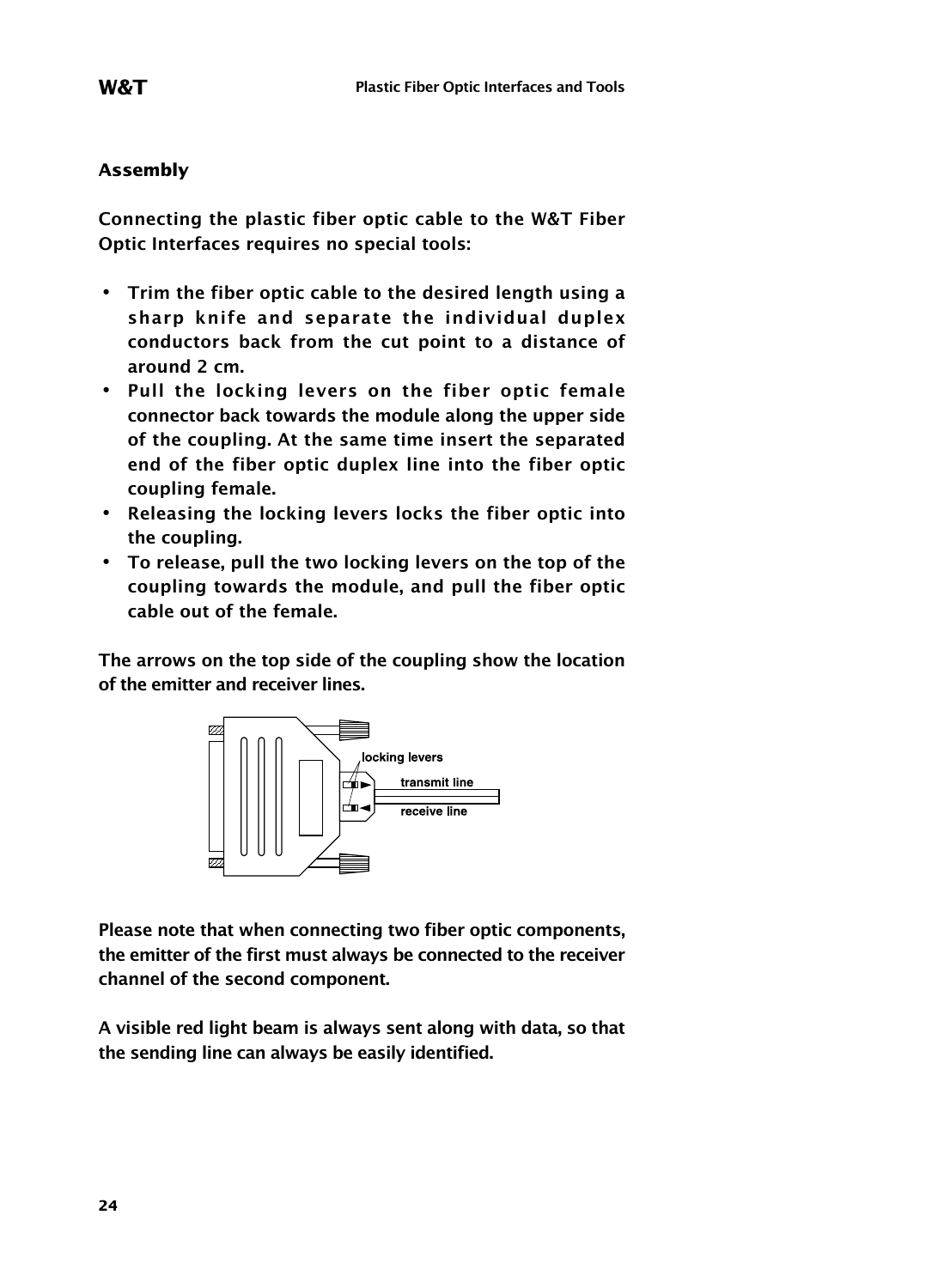### **Common technical data:**

| <b>Baud rate:</b>          | 110115,200 baud                       |
|----------------------------|---------------------------------------|
| Data format:               | any format                            |
| Signal lines:              | RxD, TxD (full duplex)                |
| Power supply:              | through the RS232 signals             |
| Fiber-optic cable adapter: | integrated socket with automatic      |
|                            | interlocking of the fiber-optic cable |
| Wavelength:                | approx. 660 nm                        |
| Ambient temperature:       | Storage: -40+70°C                     |
|                            | Operation: 0+50°C                     |
| Housing:                   | SUB-D adapter housing                 |
| Weight:                    | approx. 30 q                          |

#### **RS232 <> POF interface, 9-pin, #81009**

| Transfer distance: | typically 5 to 80 m                           |
|--------------------|-----------------------------------------------|
| RS232 adapter:     | 9-pin SUB-D socket for PC                     |
| Delivery:          | RS232 $\leftrightarrow$ POF interface, #81009 |

#### **RS232 <> POF interface, 9-pin, #81029**

| Transfer distance: | typically 0 to 20 m                           |
|--------------------|-----------------------------------------------|
| RS232 adapter:     | 9-pin SUB-D socket for PC                     |
| Delivery:          | RS232 $\leftrightarrow$ POF interface. #81029 |

#### **RS232 <> POF interface, 25-pin, DCE, #81025**

| typically 0 to 100 m                          |
|-----------------------------------------------|
| 25-pin SUB-D socket, DCE pinout               |
| RS232 $\leftrightarrow$ POF interface, #81025 |
| Gender changer, 25-pin, m/m                   |
|                                               |

### **RS232 <> POF interface, 25-pin, DTE, #81026**

| Transfer distance: | typically 0 to 100 m                          |
|--------------------|-----------------------------------------------|
| RS232 adapter:     | 25-pin SUB-D plug. DTE pinout                 |
| Delivery:          | RS232 $\leftrightarrow$ POF interface, #81026 |
|                    | Gender changer, 25-pin, f/f                   |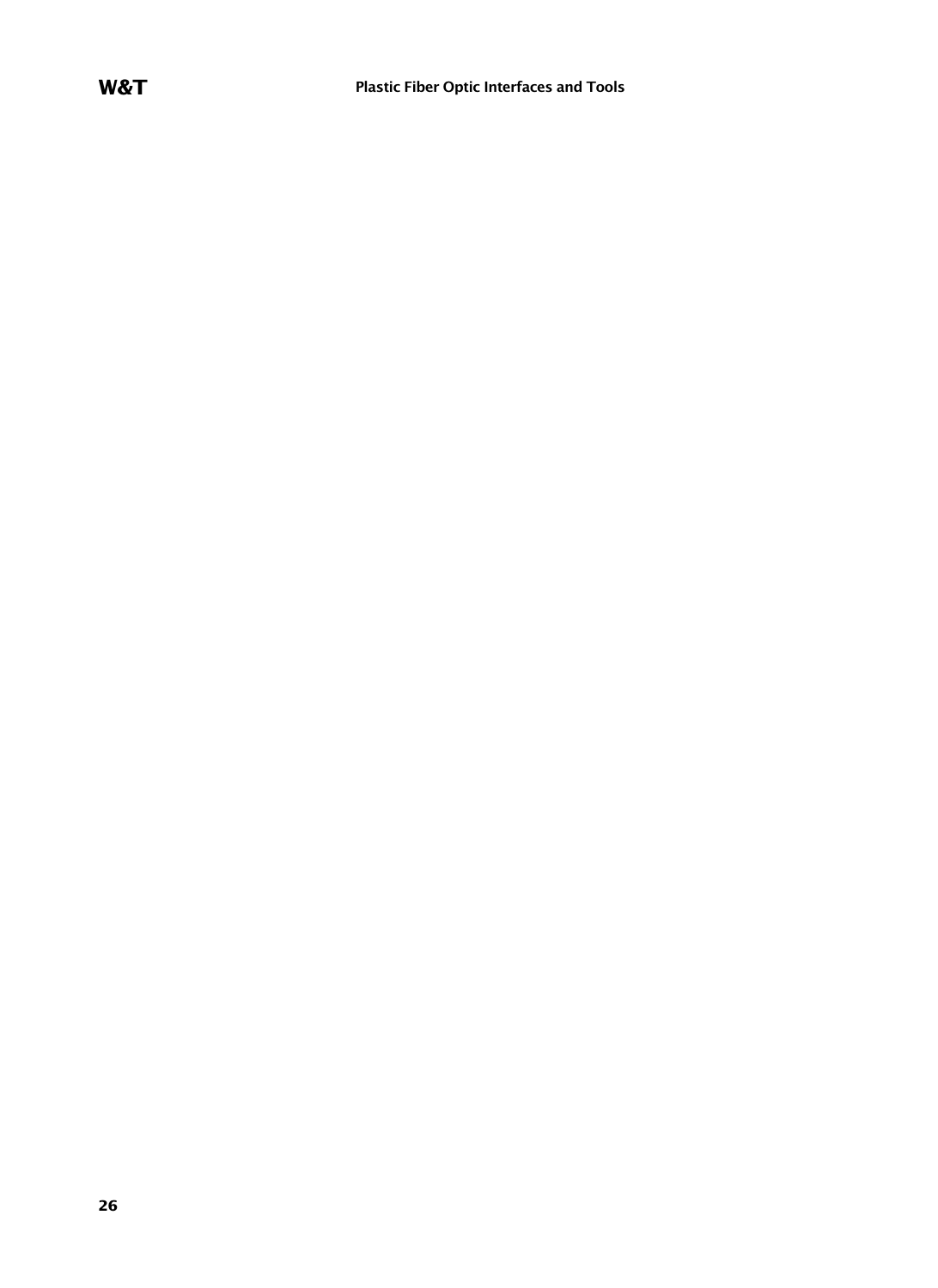### **Cutting tool for plastic fiber optics, Model 81600**

**The 81600 cutting tool enables fast and precise trimming of duplex POF cables size 4.4 x 2.2 mm without the necessity of grinding or polishing the resulting cut surfaces.**

#### **Background information**

**For short runs it is generally sufficient to trim the plastic fiber optic cable using simple tools such as a sharp knife. In these cases the additional attenuation caused by a less than ideal cut is non-critical for the stability of the data transmission. The light intensity at the receiving location is almost always sufficient for a reliable connection regardless of cut-related losses.**

**But when you begin to approach the maximum permissible distance, the cut quality is important in terms of the achievable distance and the stability of the connection, and can determine whether a connection is feasible or not. A perfect cut can give you up to an additional 20 meters of distance in borderline conditions.**

**The decisive criterion for the quality of the cut is a flat cut at right angles to the cable axis, so that as little light as possible is lost through scatter or reflection. Such cuts can be achieved using the described cutting tool without requiring additional grinding or polishing of the cut surface.**

Important: This tool is not suitable for trimming glass<br>fiber cables. Any attempt to use the tool for cutting<br>glass fiber media will permanently damage the cutting<br>element. **fiber cables. Any attempt to use the tool for cutting glass fiber media will permanently damage the cutting**

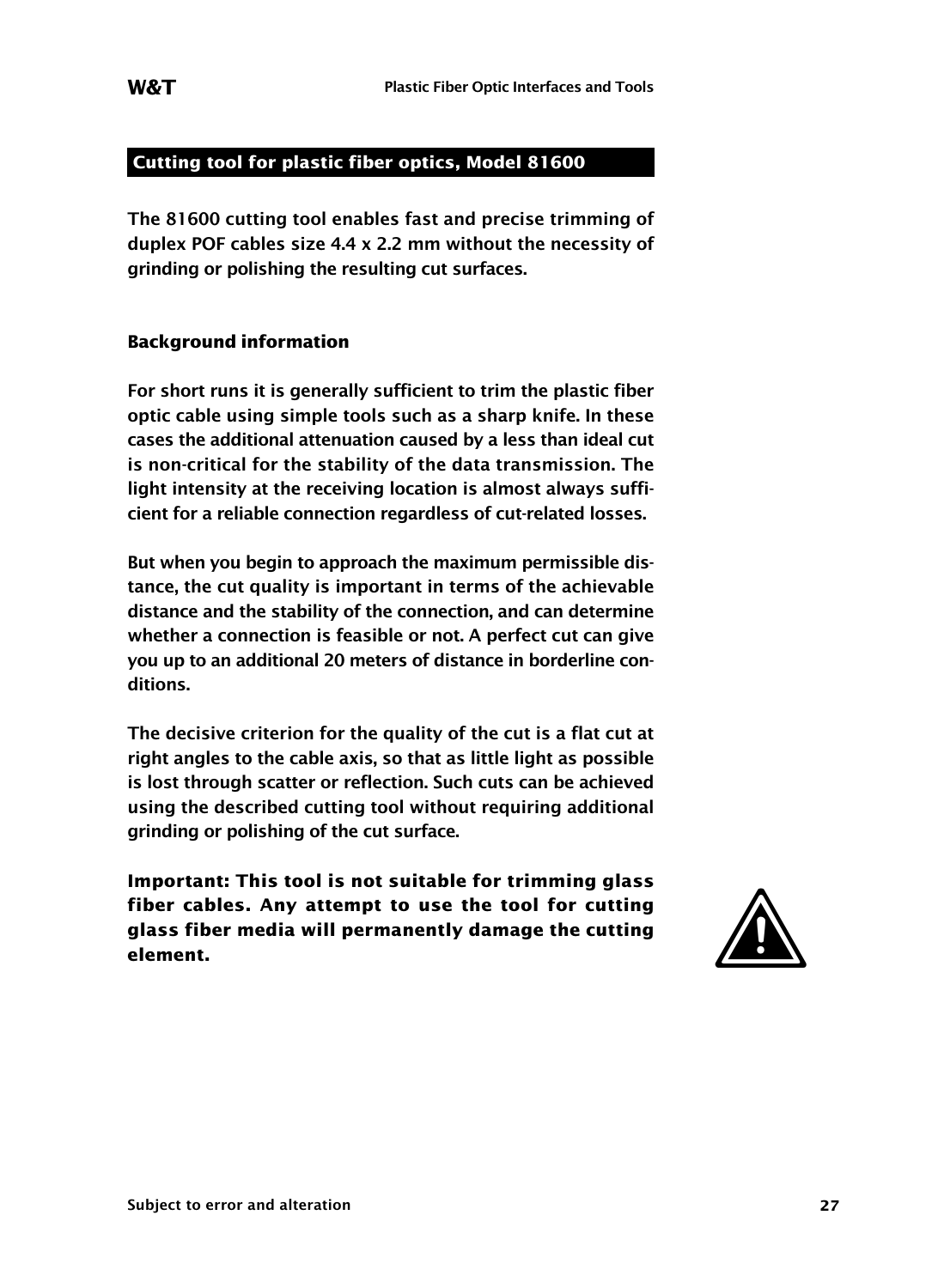#### **Preparing the cutter**

**The plier is shipped from the factory with a safety lock which must be removed before using the tool.**

#### **Cutting fiber optic cable**

**Open the plier by pressing the two grips on the tool together and then releasing them.**

**Place the duplex fiber optic cable into the holder provided in the clamping block of the plier:**



**Close the plier by pressing the two grips together until the fiber optic cable is securely held in the clamping block. While doing this take care not to squeeze the grips until they touch, since this will release the plier again.**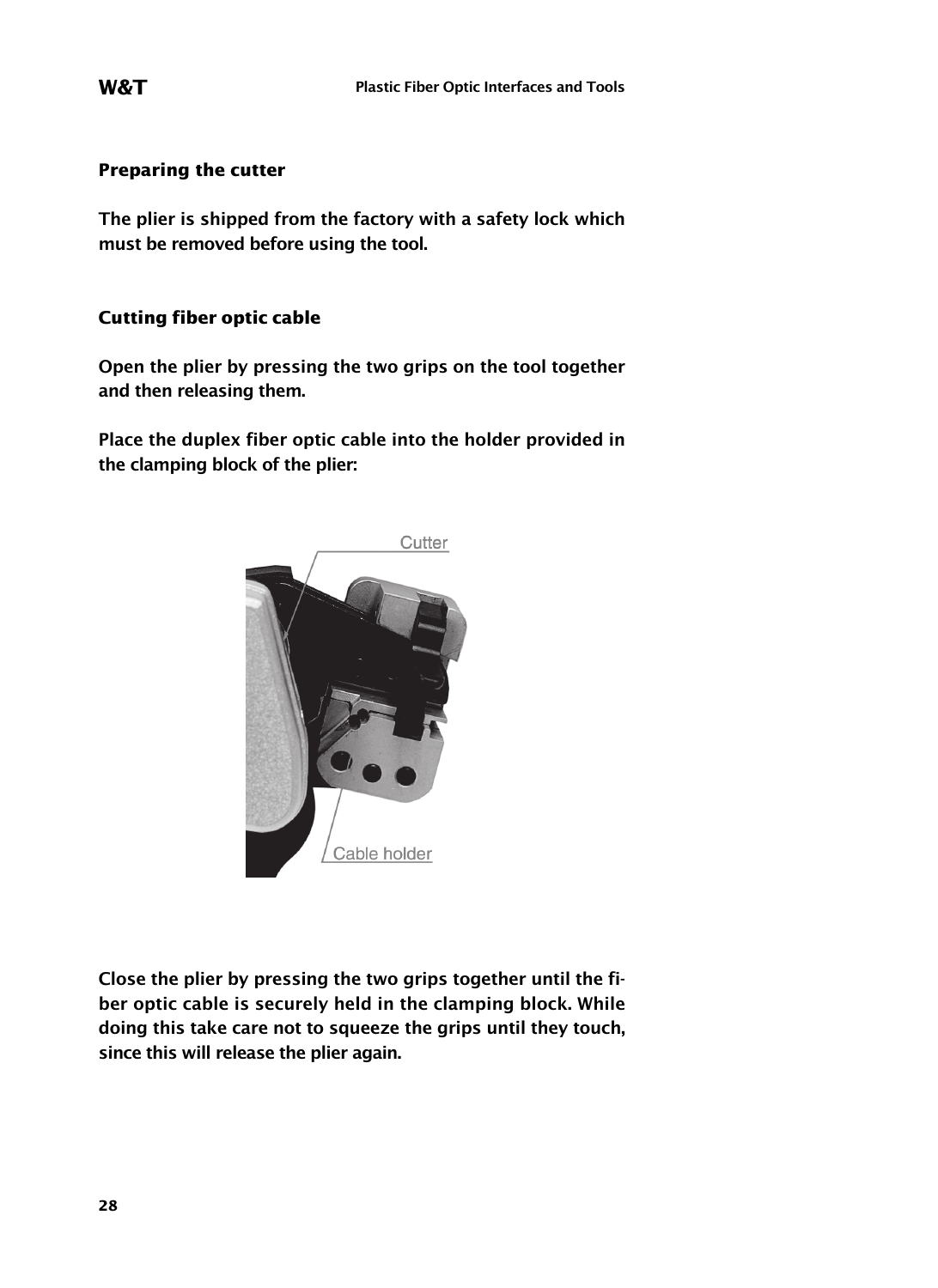**Then press the cutting wheel against the fiber optic cable by squeezing the trigger-like grip towards you using your index finger.**



**A firm pull with the index finger quickly and cleanly cuts the fiber optic cable. To remove the cable from the clamping block, open the plier.**

**With each cutting operation the cutting wheel rotates forward by a slight angle, thus significantly increasing the service life of the tool.**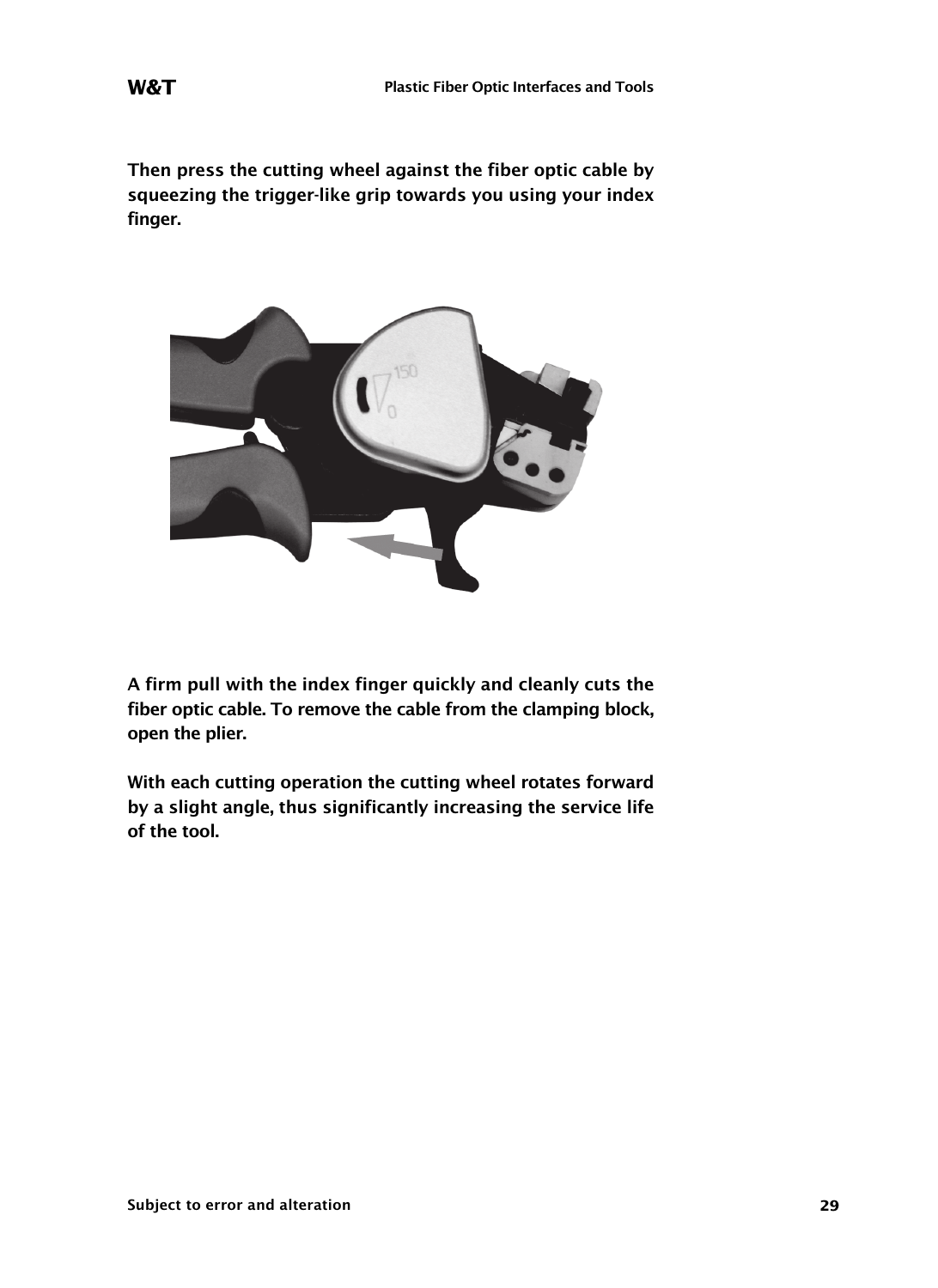#### **Stripping fiber optic cables**

**In addition to the cutting function, the plier is also capable of stripping duplex fiber optic cable. This function is now required however when using fiber optic cable together with W&T fiber optic interfaces.**

**To strip the cable, insert it into the stripping holder of the clamping block and pull the associated lever up to expose the inner cable section.**



#### **Replacing the cutter**

**In order to ensure consistent cutting quality, the cutter monitors the number of cuts made and indicates the end of the useful life of the cutting wheel in a small window on the side.**

**When the life expectance is reached, which occurs after 1260 cutting operations, the entire safety cutter needs to be replaced.**



**The safety cutter including cutting wheel is user replaceable as a self-contained unit and can be ordered from W&T under Article No. 81602.**